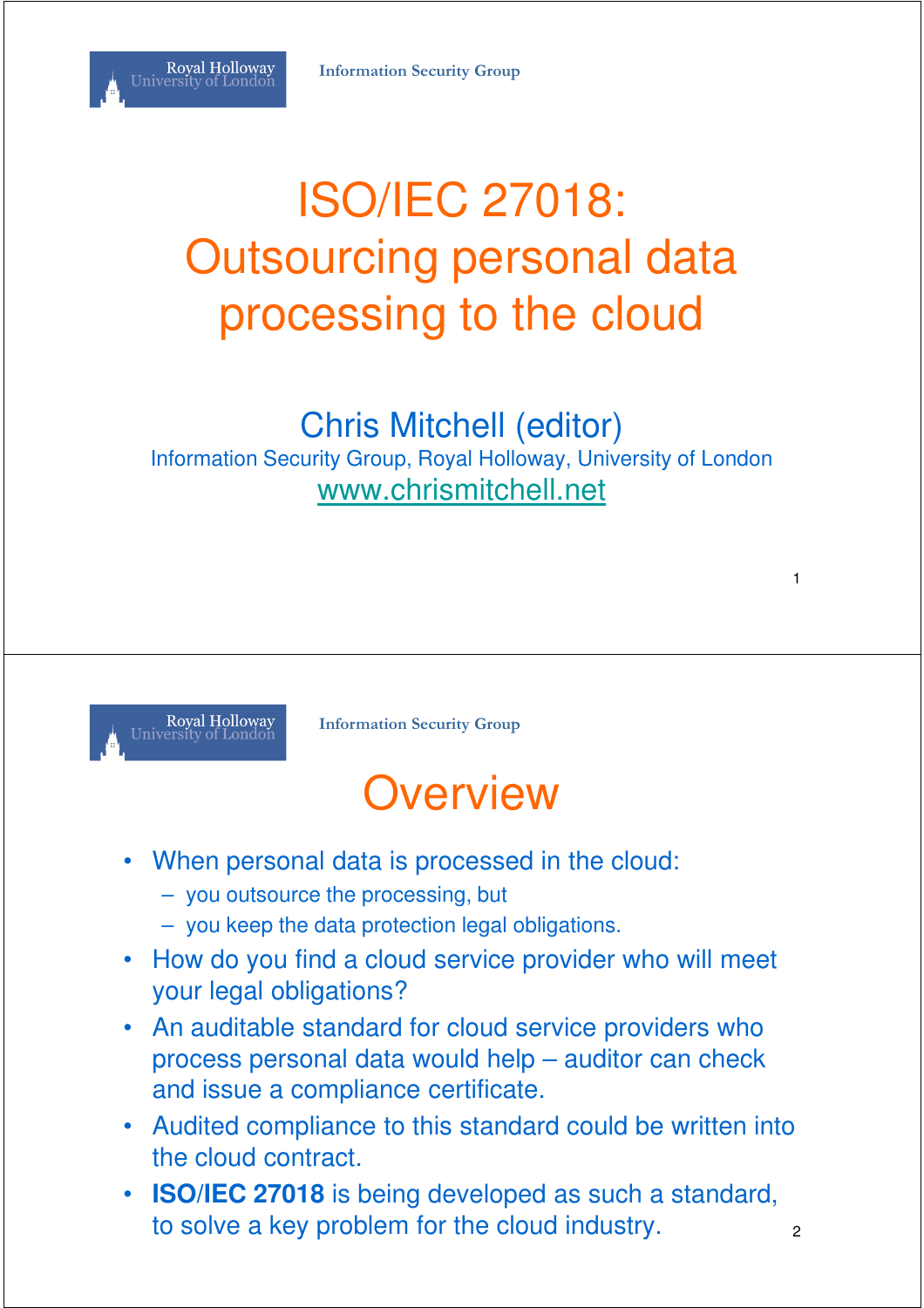#### Royal Holloway<br>University of London

## The problem

- PII controllers wish to use cloud service providers (acting as PII processors) to process their personally identifiable information (PII).
- Developing this cloud industry opportunity needs customer and regulatory authority confidence in PII processing in the cloud, to be developed speedily.



**Information Security Group**

## The solution

- Must create a system for cloud PII processor governance, and for showing this with certification, which:
	- integrates with processes already used by today's cloud infrastructure, based on existing PII processing obligations (to encourage rapid and wide adoption);
	- can be developed in future releases to move towards improved cloud privacy as cloud infrastructure & privacy requirements develop,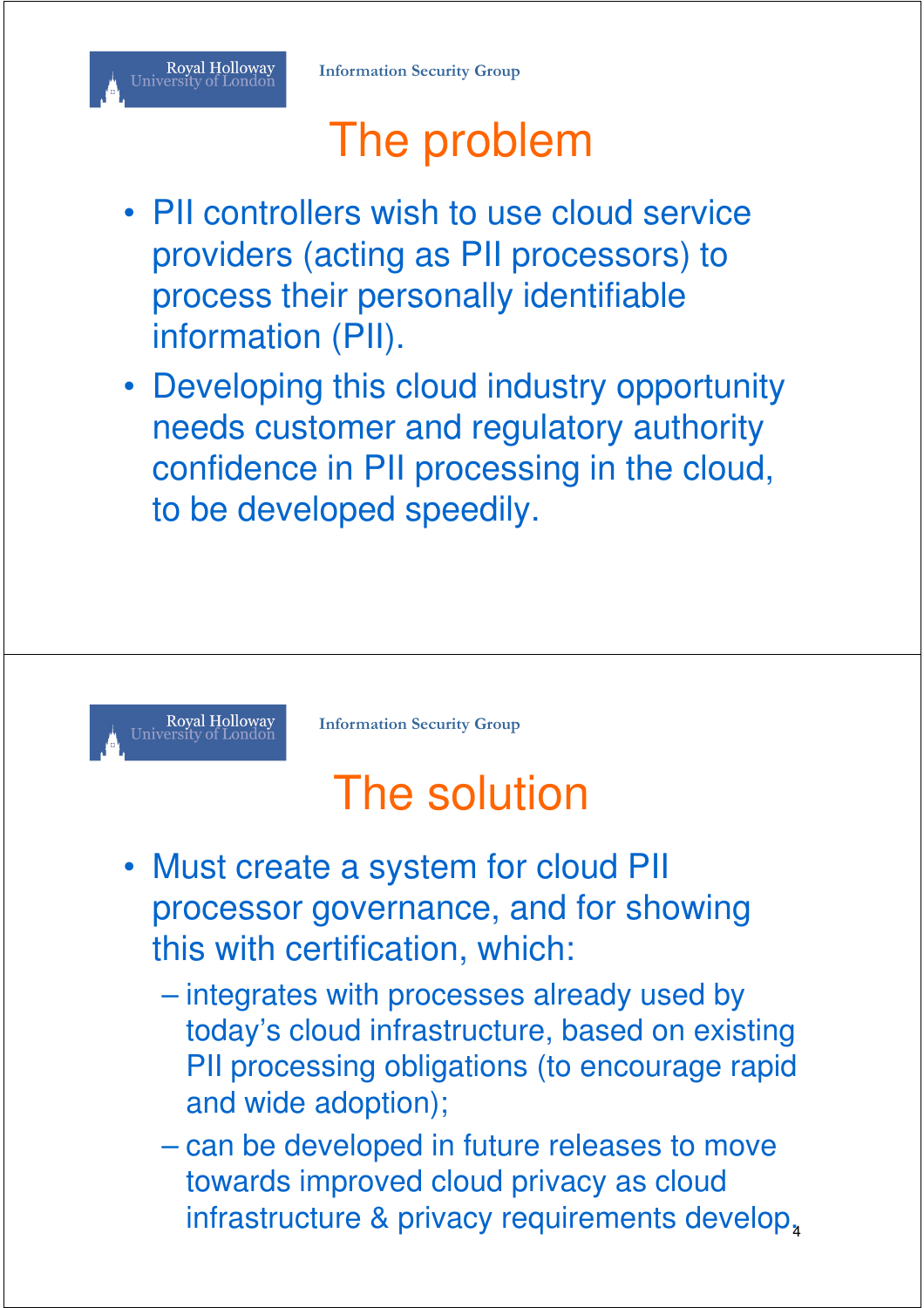#### Royal Holloway<br>University of London

# ISO/IEC 27018

- ISO/IEC 27018 (Code of practice for PII protection in public clouds acting as PII processors):
	- implements privacy principles of ISO/IEC 29100 (the *privacy framework*) as applied to a PII processor (but not as applying only to a PII controller).
	- is a key element to start the cloud industry moving down the path of privacy conformance.

#### Royal Holloway<br>University of London

**Information Security Group**

## Protection of PII: basic relationships

- **Personally identifiable information** (PII) is any information that (a) can be used to identify the PII principal to whom such information relates, or (b) is or might be directly or indirectly linked to a PII principal.
- **PII principal** (or **data subject** in some jurisdictions) is a person to whom the PII relates



• **PII controller** (or **data controller** in some jurisdictions) is a person who (either alone or jointly or in common with other persons) determines the purposes for which and the manner in which any personal data are, or are to be, processed.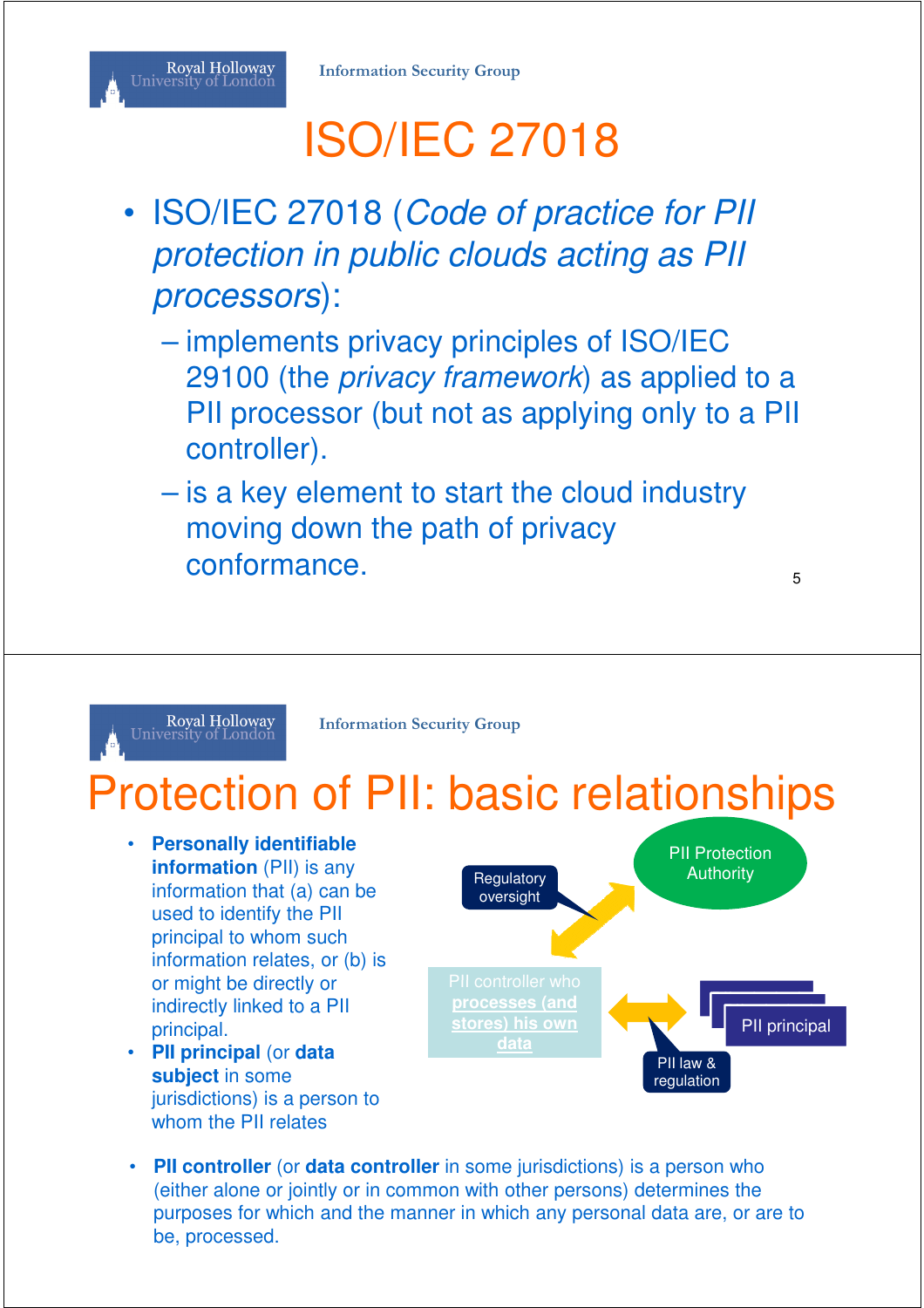Royal Holloway University of London

#### Protection of PII: relationships in the cloud



- **PII controller** (or **data controller** in some jurisdictions) is a person who (either alone or jointly or in common with other persons) determines the purposes for which and the manner in which any personal data are, or are to be, processed.
- **PII processor** (or **data processor** in some jurisdictions) is any person (other than an employee of the PII controller) who processes data on behalf of the PII controller.



- **PII controller** (or **data controller** in some jurisdictions) is a person who (either alone or jointly or in common with other persons) determines the purposes for which and the manner in which any personal data are, or are to be, processed.
- **PII processor** (or **data processor** in some jurisdictions) is any person (other than an employee of the PII controller) who processes data on behalf of the PII controller.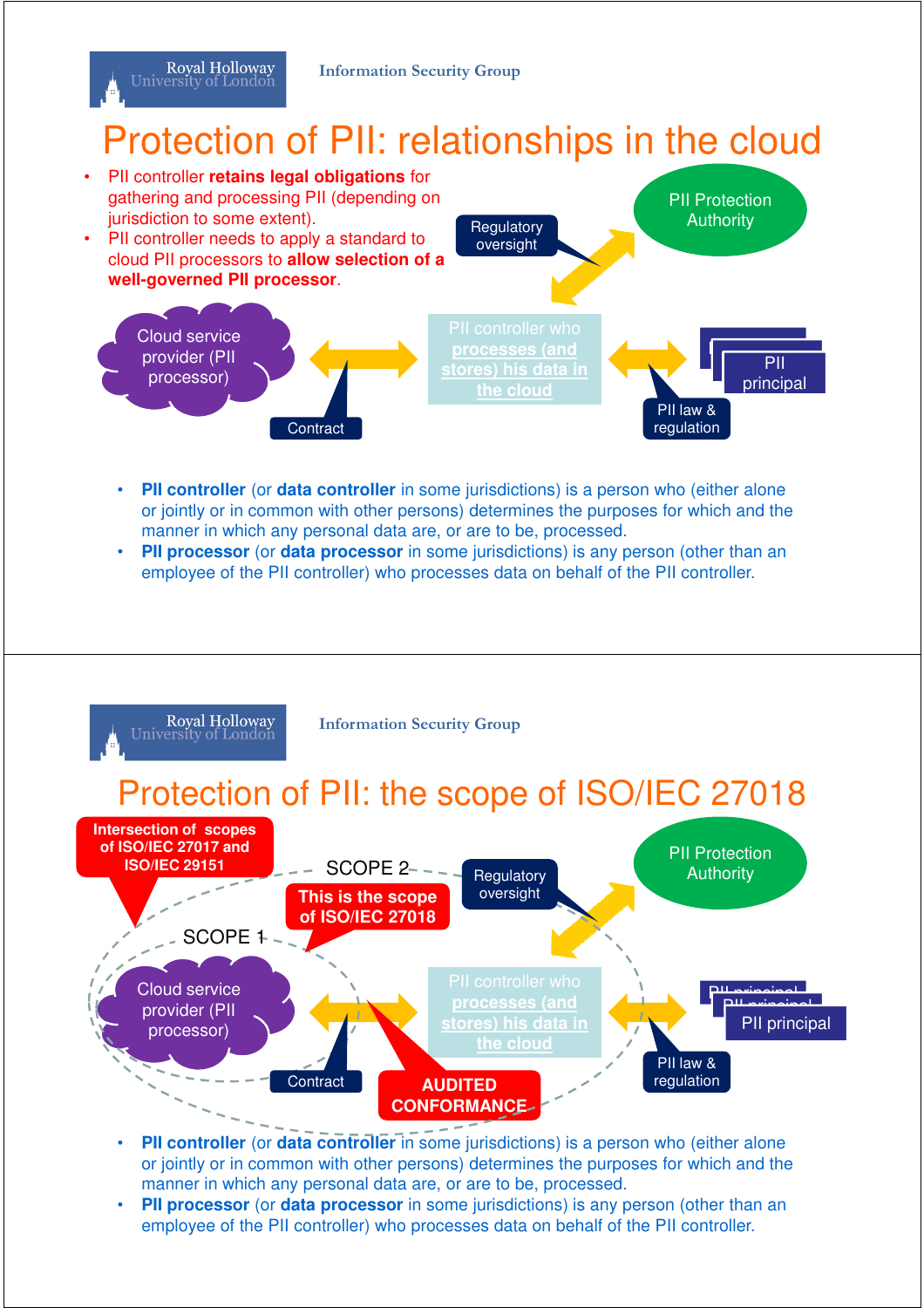#### Origins of ISO/IEC 27018 PII protection controls





Royal Holloway University of London

**Information Security Group**

#### The 27018 approach

- Cloud provider market already knows, invests in, and extensively implements, audited certification to ISO/IEC 27001 (information security management system requirements), using information security controls catalogue in ISO/IEC 27002.
- So it is advantageous to base cloud provider PII protection certification on ISO/IEC 27001, by extending ISO/IEC 27002 controls in ISO/IEC 27018, structured as a sector-specific standard to cover PII protection for cloud PII processor.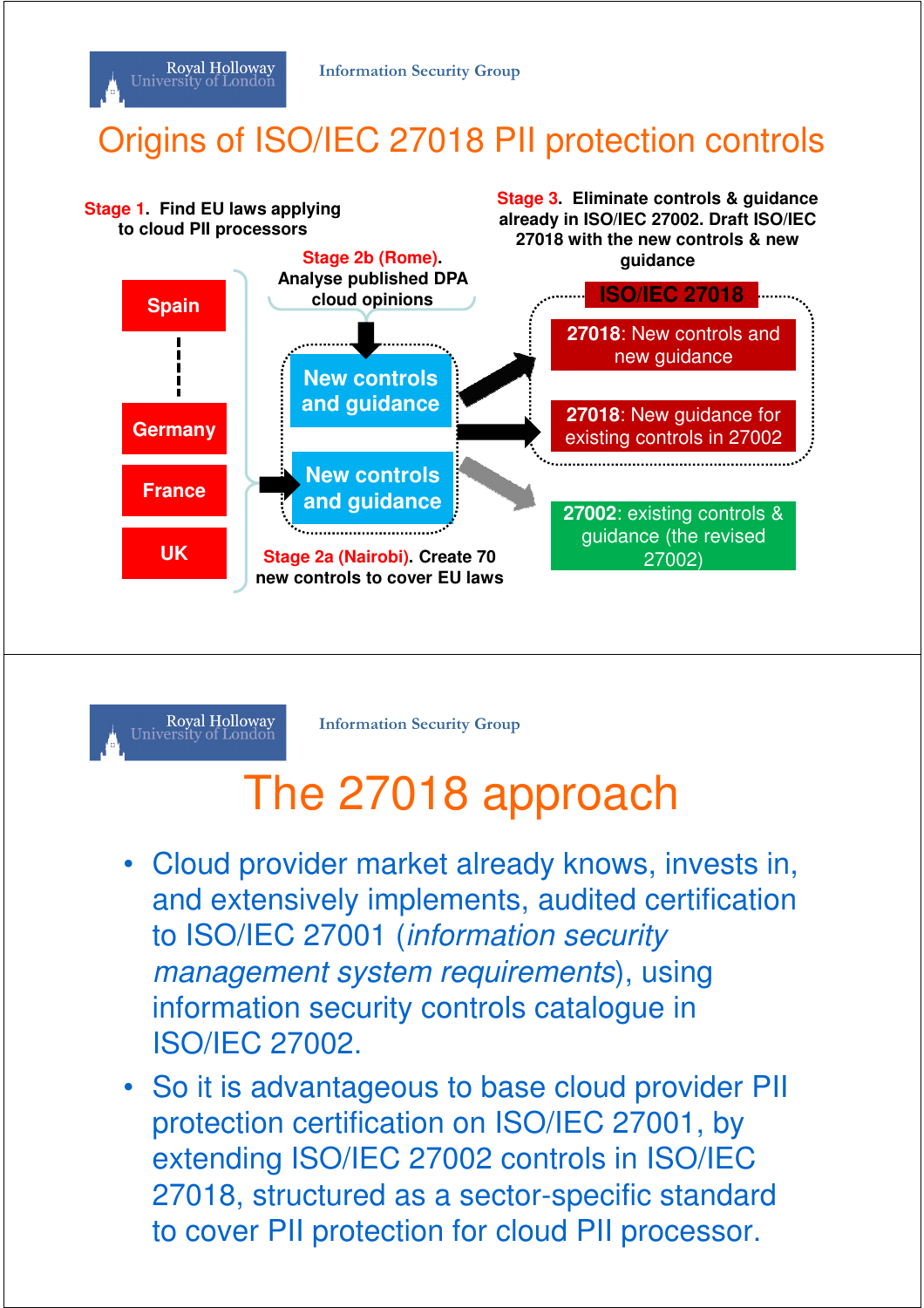#### Royal Holloway<br>University of London

# Rationale for approach

- Provides a practical base to start creating confidence that cloud industry deals properly with the PII they process.
- This approach:
	- likely to be attractive to existing cloud providers and scales well;
	- likely to be economically viable for developing incremental accreditation & certification; and
	- can be continuously improved once in place.

11

Royal Holloway<br>University of London

**Information Security Group**

## Who is developing 27018?

- ISO/IEC 27018 is being developed within ISO/IEC JTC1/SC 27, concerned with Security techniques.
- Within SC 27, work being performed within Working Group 5 (WG 5), concerned with Privacy and identity management.